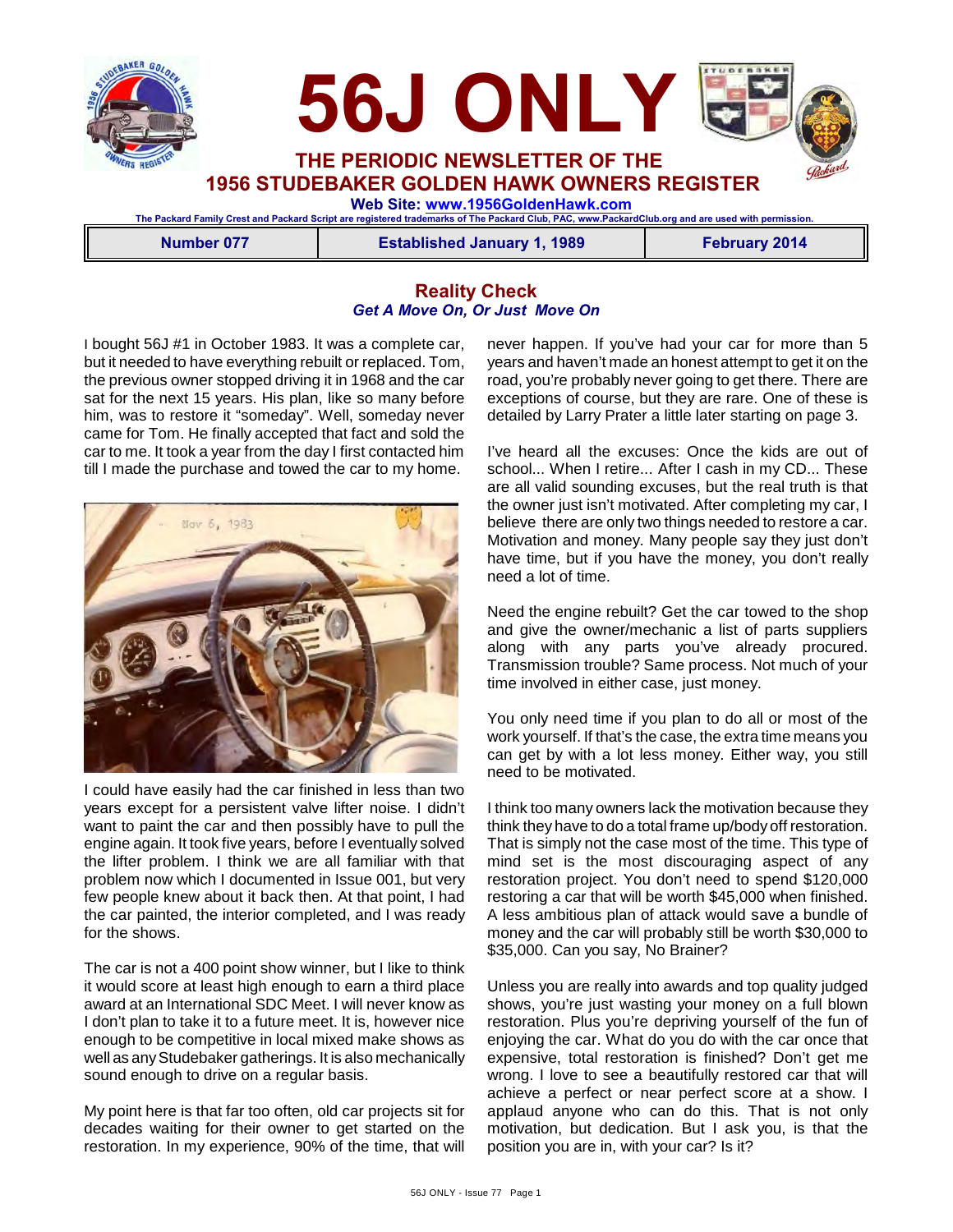Ask yourself what you want to do with the car once it is restored. Do you want to keep it in a controlled environment, trailer it to shows, and win best of show awards. Then by all means, go all out on the restoration. But if you want to drive the car to nearby shows and be somewhat competitive, drive it on weekend mornings to keep it running, and enjoy participating in other old car functions, maybe the full expensive restoration isn't the answer.

Very few spectators at car shows get down on their hands and knees to look under a car. Is it really that important to remove the body and powder coat the frame? The only time I've ever looked at the undercarriage of any show car was when the owner placed mirrors on the ground under the car.

Most people only look at paint, chrome, and interiors while a few check out things like weatherstrips, fit and finish. If you opt to raise the hood, they'll look at the engine compartment. I'd guess the average spectator spends less than a minute looking at most of the cars in a show. They probably spend a little longer, maybe 2-3 minutes looking at a car that has special appeal to them. They'll spend even more time if they get into a conversation with the owner or other spectators.

In my particular case, the watch phrase was, "one step at a time". Despite sitting for fifteen years, we got the engine started before the tow truck arrived. During the next week, with my limited mechanical experience, I stuck with the simple things. I replaced the hoses and belts and then tackled the spark plugs. The condenser and rotor were simple enough, but I enlisted help in changing the points. I did each one separately and started the car to make sure it ran before attacking the next part of the ignition. If it didn't start at any point, I'd know which component was the culprit.



Next came the brakes with my Brother-In-Law doing the work while I played the role of the "gopher". In two weeks, I had a car that looked like crap, but started, ran, and stopped. More importantly, I felt it was safe to drive. After that it was just a matter of attacking one thing after another. First I had the front end bushings replaced. I got side tracked after that as the transmission started slipping, but eventually, this was remedied.

The exhaust system was repaired, and cheaper (blemished) tires were added. As this was my first experience with an old car, I had the engine rebuilt. I don't really know if that was necessary for the 1000-1500 miles I put on the car each year. But back in the mid 1980s I simply didn't know any better. I was working and had the money, so the engine got a rebuild.

Within a year, the car was probably ready for paint and upholstery. As I said earlier, the lifter problem prevented me from going forward, but had this not been a problem, I would have been done before the end of the second year. I was motivated, and I had the money. The money drain was easier to withstand as it was spent over a period of time.

It's funny! I spent more money on the car getting it ready for paint and upholstery, yet the car still looked like a piece of junk. Painting cars in the 1980s was not the involved process it is today. The body shop repaired the few rust spots, removed the fins, made any repairs necessary, and smoothed out the body. The \$2200.00 dollar paint job which included re-chroming the bumpers, was the most dramatic change in the car. It took about three months, but it was well worth the wait.

Suddenly, it looked absolutely stunning even without the wheelcovers and side trim. Once those items were added and the interior finished, the restoration was basically complete. Through the years, I've upgraded some items such as the steering wheel and stainless exhaust, but the basic restoration still took less than two years.

As I said, it's not a 400 point car. But it was good enough to be on the back cover of Turning Wheels in 1996 as well as appear in nine calenders and three books. It also graces the cover of our 1956 Golden Hawk Parts Catalog. So I ask you, how good does your car have to be?

I've enjoyed driving and showing this car for the past quarter century. Many owners have spent as much time, and more, planning to restore their car *someday*! I wouldn't trade those years for anything.

It would have been cheaper to buy a car that was already completed, but I didn't have that much money to spend at one time. The restoration probably cost twice what the completed car would have cost, but I spent the money a little at a time. Plus, I wanted to save the car from sitting for another fifteen years, or going to the crusher. I read somewhere a long time ago, that of every 10 cars that are ready for restoration, only 1 gets done. If that's true, I'm happy I was able to land in that 10% group.

If you're not motivated to get moving on your project, maybe it's time to just move on! Maybe the next guy will do it!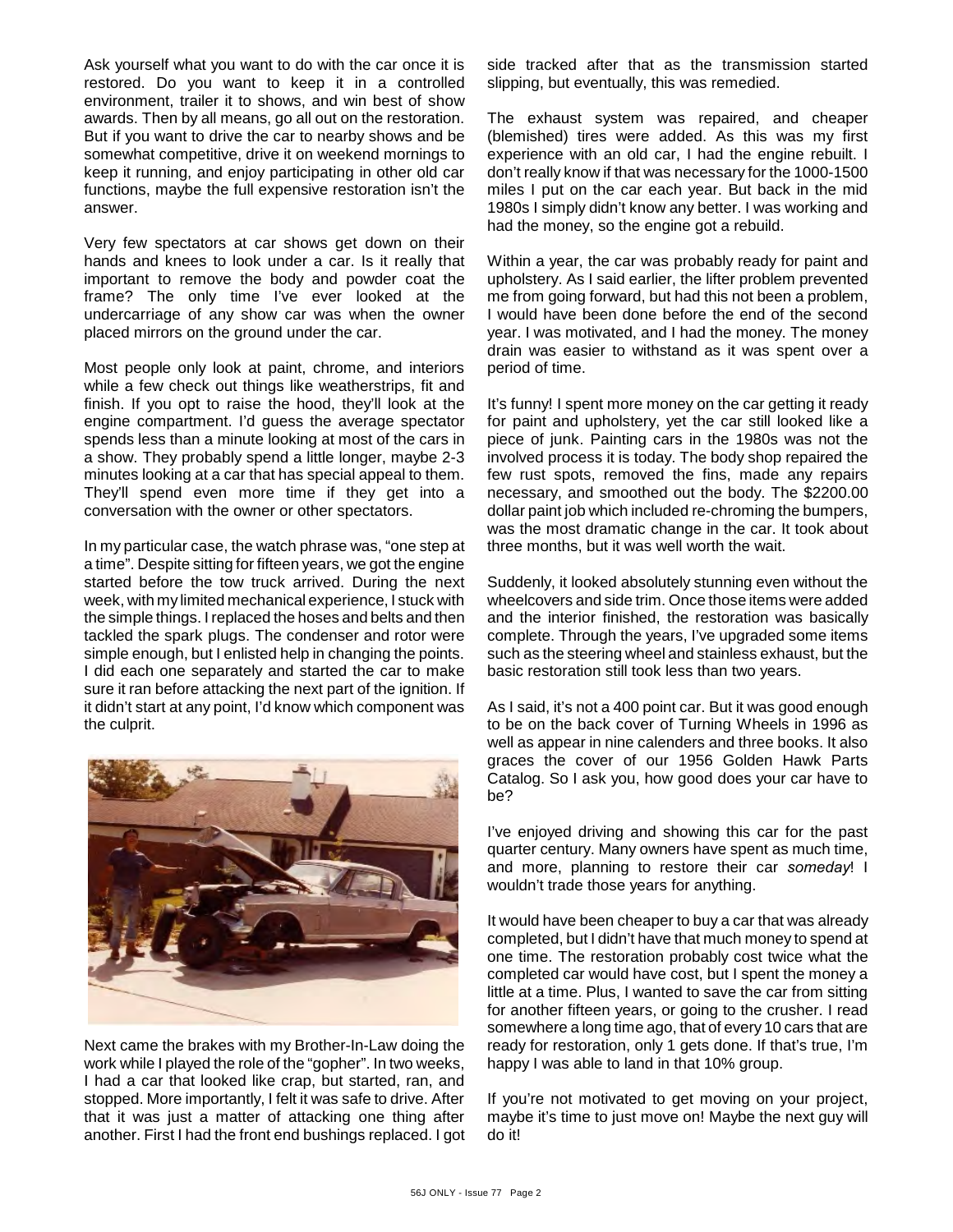#### **Motivation Was All I Needed** *From Tom Snyder*

As of today (11-6-13) the 56J is on the road. I know it had been "out and about" a few times once a year until 5 years ago. I at least ran it once in a while but not seriously enough, obviously. The last serious time was in the movie "Field of Dreams" in the last shot with over 1500 other cars in 1987 and then in a 1988 parade in my home town. The joke I use is, the gas in tank was \$.35 gallon gas. I just know that it sat way too long.

Early this Spring, I had to replace the radiator, as originally we thought it could be repaired but turned out to be tin foil in disguise. That was not the original, as that one was bad when I bought this car in 1970. That in itself is worth another story!!! Also added was an electric fuel pump, as the mechanical fuel pump diaphragm and check valves were very bad

As you know, what started as a disc brake conversion turned into a real education. After the brake job, the gas tank was gross and leaking. The Carb was totally rebuilt by CarQuest as it was ruined by the gross gas, and the fuel sending unit was shot. My mechanic ( A 34 year old ex-student) made a new gas tank.

Dwayne Jacobson found a new sending unit. Studebaker West sold me a new water pump (mine was rattling and leaking). Then it was finally running on 3 cylinders with 5 Bent push rods and totally mashed hydraulic lifters.

Removed the heads to find a perfectly almost new engine with a defective head gasket that was leaking which was hidden under the valve cover under the intake manifold. Rosco Stelford sold me the new head gaskets, and other needed gaskets, and push rods. The Chrysler 318 lifters fit and work fine bought through NAPA. The leaking head gasket was because of incorrect replacement in its past life with dried shellac and an exhaust bolt that was so long it trapped a head bolt that was not properly torqued.

The education was to never use Ethanol in an older car and make sure it is used and enjoyed to keep it happy and healthy.

I almost had to pry the keys from my ex-student and had to answer a lot of questions from the 16,000 people (seriously) who were attending the 36th annual Farm Toy show this last weekend here in Dyersville. The Stude sat proudly each day on the drive at the mechanics, waiting for more parts as each new problem came up.

I also found a perfect match to the Red/Orange for the engine color. It is a Chrysler red, one shade redder than the Chevy red/orange that is not quite correct.

 I also replaced the rear Pinion Seal (differential seal for the driveshaft). It had a National number, but the number on my bill is 15788. Here is the name and number of the red/orange for the engine that appears to perfectly match my old engine paint. Dupli-color DE1632 Chrysler Red.

One issue appears to be a few "fish eyes" on the heads and one valve cover. Sand blasting and lacquer thinner did not solve it even with a perfect coat of primer. We don't know if the problem was in the metal or the paint. I want to acknowledge the following for their absolute and great support:

- Kevin and Mike from a company KDlife???? Who rebuilt a lot of old stuff including fuel sending units for their help over the telephone and emails.
- Dwayne Jacobson for Headliner material, fuel sending unit, emergency brake cable and handle, OD cable
- The local Carquest auto parts for carb rebuild, electric fuel pump, various hoses and clamps
- Local NAPA store for the Hydraulic lifters, engine paint.
- Roscoe Stelford Hampshire, Ill old Packard dealerfor the pushrods, Packard valley pan gaskets and Head gaskets.
- Studebaker West for the water pump.
- The local car restoration company –Auto Tech- for the new radiator.
- Zenner Machine Custom Engine Machining Parts, Dubuque, for valve cover gaskets.
- Turner Brakes for the disc conversion kit.
- Local mechanic Mike Duetmeyer and his sidekick, Nick Kamp – ex-student of mine- who was fantastic in the brake conversion, engine redo, and construction of the new gas tank.
- The new dual exhaust was done by Jeff Reinart, a local custom exhaust mechanic and the cast iron manifold was repaired by another local ex- student of mine who does custom farm equipment welding.

Last but not least was the support and push from Pat, my wife. Otherwise I would have been 105 years old and still not done much except procrastinate. Her push was because we were married in a 1959 Silver Hawk. That is part of the next story on how this "56 was found in 1970.



The '56 was originally midnight black with cardinal red and black interior. In 1987 I put two fiberglass fenders on and had it repainted In 1988 with a 1988 Oldsmobile grey metallic by a local body shop, Kroeger body shop. My wife and I redid the interior in two tone grey.

MY Stude has the best sounding new dual exhaust in the world! It sure is pretty with the duals out the back. I believe it sounds like yours on the video when you are driving with camera in hand. Flow master is the name of the mufflers. Man is this great!!!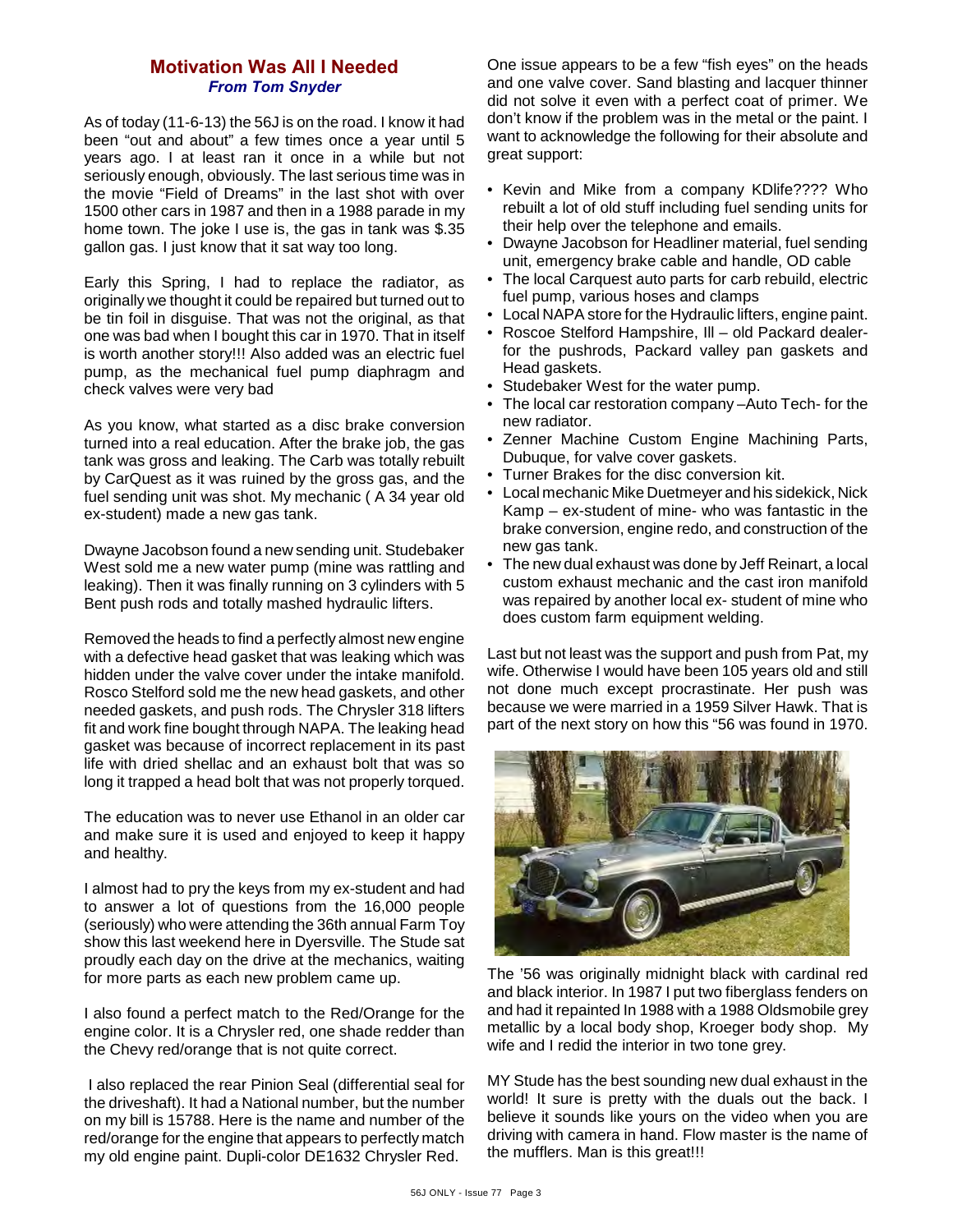#### **One Of The Exceptions The 10% Solution From Larry Prater**

I thought you would like to know another 56 GH is back on the road. I bought my car in September 1970, not running. (6031639, Body # 1969, Engine # S2673). When I tore it down it had one bad rod bearing and the 3 speed OD gears were bad. It was originally an automatic car. I had the crank turned .001 and bought a set of .001 under bearings. The car then sat in my dad's barn for about 4 –5 years until he got tired of it being in the way. He towed it down in the field where it sat for a year or so. I later towed it to my house.



As with a lot of people life happened. We had three kids and the Hawk just sat. We moved after 16 years to a house across the road from the barn where the Hawk was torn down. It was towed again, and put in a shed to wait for more years.

In 2004 I built a shop and moved the Hawk in. My oldest grandson helped. ( He was almost 5) He said that no one would drive this car again because it's too tore up. I told him I was going to fix it up. His reply was, "Everyone will be dead by then."



I retired June 2011 and started working on the Hawk steady. I had gathered up a few parts I knew I would need. It is surprising how dirty and rusty parts get laying around for 40+ years! The Hawk first moved under its own power Easter week of 2013 and the first passenger was my unbelieving grandson who was now 13. I painted the Hawk a little darker green with metal flake and white.

It has a 56 Clipper-Ultra, which I bought out of an antique salvage and put in new front and rear seals. I was pleasantly surprised when it worked. Brent Hagen helped with a lot of small parts to get everything working. Only the clock and radio aren't working. Myron McDonald helped get some parts and put a good sounding exhaust system in.



I have driven the car in the local 4th of July and Christmas parades, taken it on a Fall Cruise, and two car shows (only Stude at one of them). Everyone loves to see it. I could write a lot more, but everyone will be bored reading this much. The Hawk was parked in 1968 and so it was off the road for 45 years.

#### **New Headliners Available** *From Loga Enterprises*

We now offer perforated headliners for your 1956 Hawks. Each piece is carefully cut from new perforated hardboard in the correct hole pattern. Pieces are pre-form fitted for the edges and painted Phantom White. Cost is only \$345.00 a set plus shipping via FedEX. We can also ship to Canada via US post. Call Loga Enterprises at 715-832-7302. Email: [logaent1@clearwire.net](mailto:logaent1@clearwire.net)

5399 Old Town Hall Road Eau Claire Wisconsin 54701-8952 We accept Visa. MasterCard, Discover, and PyaPal.

# **Here We Grow Again**

*If you move, please remember me when you send your change of address information.*

- 605 Russ Carnes SN 6030654 Havelock ON Prev Owner Sam Stupp
	-
- 606 Sean Cooper SN 6800022

Clay NY Prev Owner Bob Cooper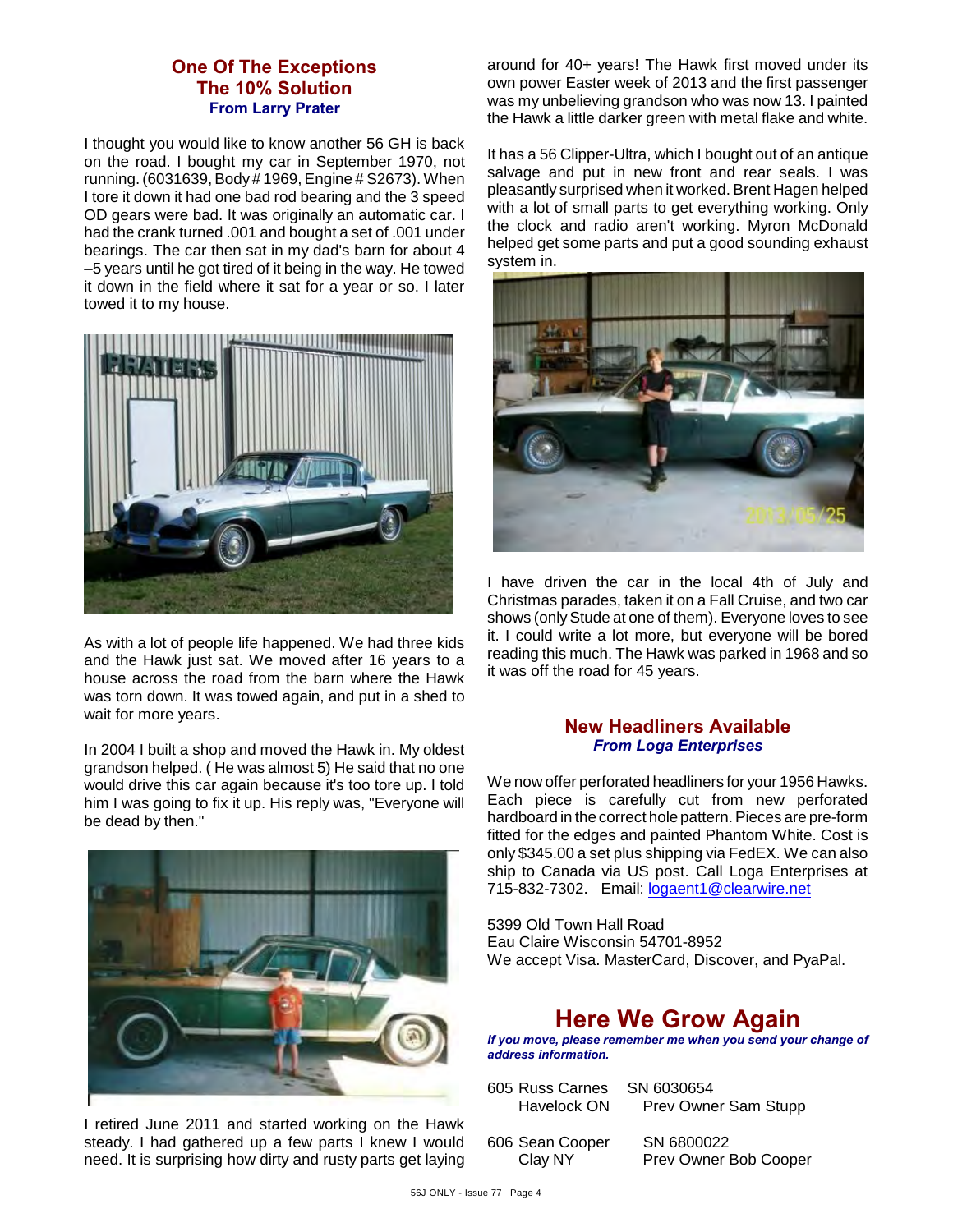| 607 Terry Gerard<br><b>Baltimore MD</b>      | SN 6031098<br>Previous Owner Sheila Beall |
|----------------------------------------------|-------------------------------------------|
| 608 Shannon Bruffett, SN 6032350<br>Tampa FL | Prev Owner Earl Pasbach                   |
| 609 Terry Rone<br><b>Bloomington IN</b>      | SN 6031942<br>Prev Owner (unknown)        |
| 610 Dennis Reiss<br>Fulton IL                | SN 6032569<br>Prev Owner Don Brewer       |
| 611 Stanton Watts<br><b>Fishers IN</b>       | SN6032931<br>Prev Owner J E Foley         |

612 James Hales SN 6030360 & 6800299 Burlington IA Prev Owners G Barff & J Muerer

*NOTICE: In lieu of dues, and to help keep my records correct, registration forms are mailed to owners who haven't been heard from for several years. If you receive one, complete and mail it at once or you will be dropped from the mailing list.*

## **How Many Are Left?**

*1956 Golden Hawks Registered/Reported/Scrapped*

| 240 | <b>Registered Owners</b>                   |
|-----|--------------------------------------------|
| 299 | <b>Cars Registered By Owners</b>           |
| 303 | *Cars Reported But Not Registered by Owner |
|     |                                            |
| 602 | <b>Total Cars Registered plus Reported</b> |
| 39  | Additional Cars Reported as Scrapped       |

### **Mail Bonding**

**If you need help or can offer advice, share it with other owners. (Edited as required.)**



#### **Brent Hagen May 22, 2013**

I have the parts car 6800145 almost stripped in the engine compartment. Only thing left to pull in the engine compartment is the power steering column. It would have been removed by now except for the constant rain. An interesting thing about this car is that the engine had a forged crankshaft. Have you ever seen one?

I will take a picture of it standing next to a cast Packard crank shaft. I am told they are ultra rare. The service bulletin mentions that they made some due to the fact that they ran out of factory cast crankshafts. It is much cheaper to cast crankshafts than to forge them, but for low number production it was probably cheaper to have them forged.

Forged cranks are stronger because they don't have the hollow journals. I wonder how many they forged? Maybe Andy Beckman or Richard Quinn know?

#### **Shannon Bruffett November 6, 2013**

It was a pleasure to see you again at the Florida State Meet. The only disappointment being I didn't get to see your car! I registered mine on your website just now. If you know of someone looking for a restoration candidate, feel free to put them in contact with me. I really would like to see this Hawk back on the road, but am uncertain as to whether I will ever be able to accomplish that. I look forward to seeing you again soon.

#### **James Hales January 12, 2014**

Groucho Marx said, "I don't want to belong to any club that will accept people like me as a member." That couldn't be farther from the truth for me with regard to this group. I can tell that this is a quality group whose collective brains I look very much forward to picking. I'm a newbie at restorations and felt compelled to resurrect one of the most majestic automobiles of all time, the 1956 Studebaker Golden Hawk. I remember the first time I saw a 1950 Studebaker Commander. That bullet nose stopped me dead in my tracks and I instantly said out loud, "How cool is that!" So, as I began flipping through internet photos trying to decide what vehicle to bring back to life next, my eyes suddenly fixed on a 1956 Golden Hawk, and I thought to myself, once again, "How cool is that!" I take comfort in what a wise man once said, that the only stupid question is the one that goes unasked, and I trust you do too. So, thanks in advance for allowing me to join and helping with the restoration.

## **Administrative "Assistance"**

**NOTE: Special notes and recurring items.** °**EMAIL CLUTTER**: **I easily get 100s of messages a day, most of which are useless and interfere with the more important items. Please do not send forwarded mail to me. I just can't read it all. This includes anything not 56J related, especially jokes, E-cards, political and religious messages. Believe me, if you send it, I'll get it from 10 others also. Far too much aggravation for me!!!**

°**56JONLY Message Forum** Started by owner Scott Reid in July, 2002 for owners and fans to exchange information. Click on *56JONLY Message Forum* on our home page.

**NOTICE:** *If you want to contact me to include something in the newsletter, you must send it to me directly. You can do so through the 56SGHOR web site. NEVER write me at the Yahoo address. Scan the QR Code with your mobile device.* 



**√56J ONLY, Electronic Version** of the newsletter is in color, and undamaged in transit. If you would like to receive it electronically, *and save me a buck*, let me know and send me your Email address. I will send you a notice when the latest version is posted on the web site. You can read it, download it, and/or print it at your leisure. If you are not able to view it on the web site, let me know and I'll send it as an attachment. Anyone with an Email address on file with me, will automatically receive the newsletter electronically. **Let me know if you prefer to receive it by mail**. The mangling, ripping, and stains are free.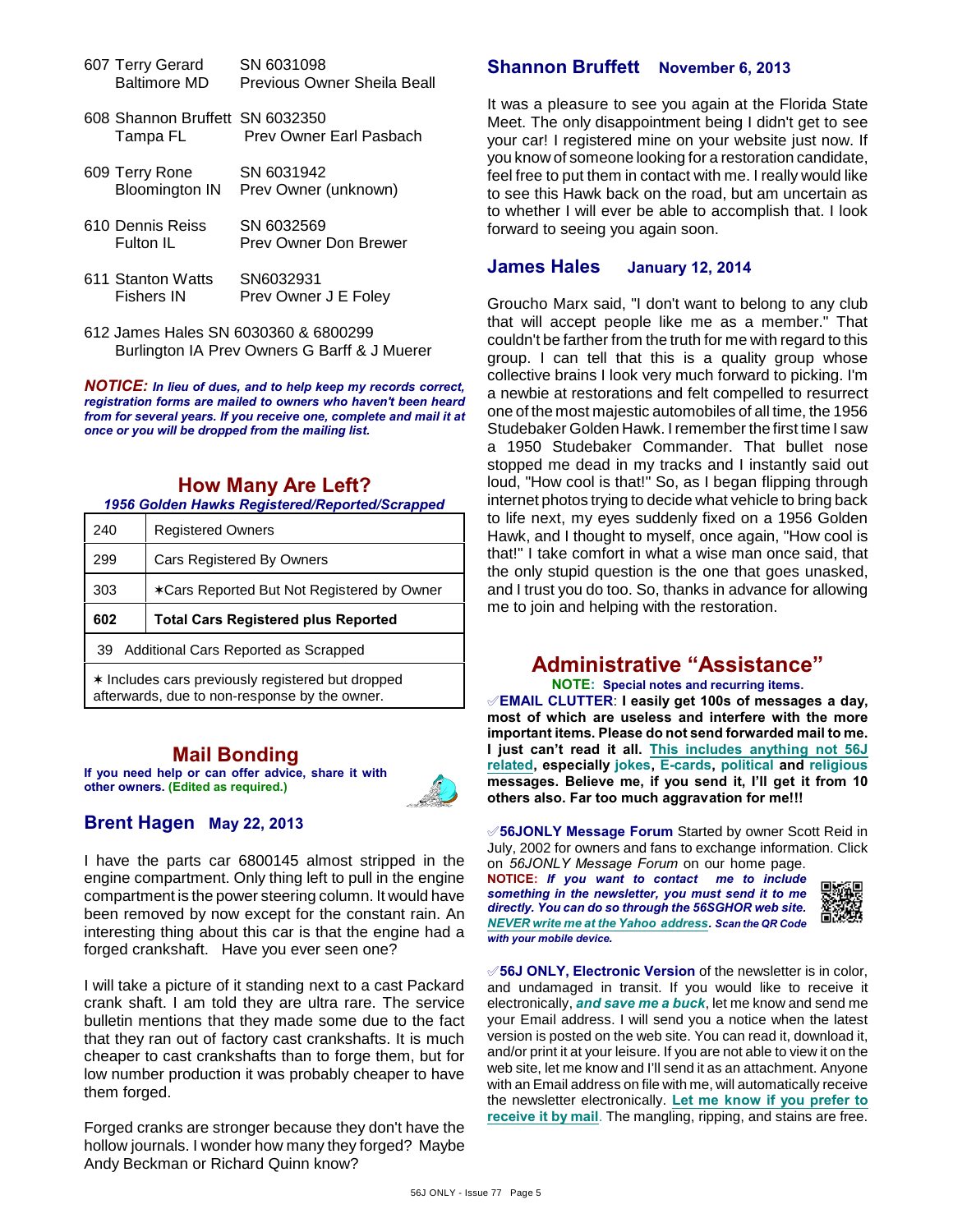# *Wheel Estate*

**Our infrequent printing schedule means ads may be a year old. Please let me know if a transaction has been completed. All prices are subject to change. ALWAYS check with the person or vendor for the latest pricing, shipping, and availability.**

#### **Cars**

**For sale:**1956 Golden Hawk in restorable condition plus all the premium quality NOS parts (collected over a 20 year period), plus specialty parts to restore it to concourse quality. Entertaining offers between \$20k and \$30k. Contact Bo Markham at 352-528-3304 or [bomarkham@embarqmail.com](mailto:bomarkham@embarqmail.com) (11-09-13)

**For sale:** 1956 Golden Hawk for Sale.352" Packard V8, automatic transmission, PS, PB, radio, Green/White, damaged front fender and cracked passenger door window, Serial 6800570, \$8000.00. George Vranich 724-866-7087. (09-2013)

**For sale:** 1956 Golden Hawk. Gold in the center & White on the roof and lower body. Asking \$17K, I could provide the full set of photos to anyone interested or you can see them on the 56J web site. Elaine Kordyban 6413 Wager Dr Rome NY 13440 phone 315-339-4847 email [ekordyban@yahoo.com](mailto:ekordyban@yahoo.com) (01-2013)

**For sale:** 1956 Golden Hawk body number 96. Early mocha/doeskin paint, auto, PS, PB. Driving and enjoying condition. Call Gary at 503-269-5513. Needs a new home that will drive her more! \$25,000 obo! (09-2012)

#### **Other**

**For sale:** 56J Parts: New!: Mechanical Brake LightSwitch \$12, Hawk Hydrovac mounting Brackets \$75/set,Hawk under dash tissue dispenser mounting bracket \$30,Upper & Lower Radiator Hoses \$20/ea, Fan & PS Belts\$10/ea, S/S "Check-Mark" mounting brackets \$15/pr,Speedometer Cable \$50, Ultra Front Seal \$20, PilotBearing \$25, Brake Wheel Cylinders \$35/ea, 160 degThermostat \$9, Inner Fin mouldings (C-Chromew/mounting clips) \$95/pr, Sparkplug Wire Bracket RubberGrommets \$2/ea 56J Tune-up parts: Premium qualitysolid core custom 56J & Packard engine spark plug wiresets. Please specify wire bracket type- early finger-type orlater grommet-type, and single or dual carburetors. Cost is \$56 + \$12 shipping. Points \$6, Rotor \$10, Condenser\$7, Dist. Cap \$5-\$10-\$15, Spark Plugs \$15 (set of 8),Carburetor repair kits \$40.

Sample of NOS parts available: Fenders (inquire); Rear motor mounts \$65; R. Hood Hinge\$40; Dip Stick, Tie Rod Ends, Hood Spring Set \$34;1956-58 Hawk RF window regulators: LF \$150 RF \$100;Ultra tail shaft seal \$20; Packard Exhaust gasket set/\$25;56 Hawk trunk lock housing \$85; 56 Hawk front fender spears \$85ea/\$165pr; 56 Hawk Inst lite sw \$35,Climatizer sw \$35; 56-64 Hawk RF fender ext \$35; 12Volt Sparton Low tone horn \$85,

**Rebuilt parts:** 56J Starters \$225 & 56J Generators \$175 (\$75 core); Rebuilt water Pumps \$95 (your core appreciated), Rebuilt Fuel Pumps \$95 (\$75 core charge); Hood latches \$60,Revulcanized front motor mounts \$200/pr (exchange),Stainless wheel mouldings,

**Used Parts**: Lots of used 56J trim, switches, gauges, sheet metal, etc. Please Inquire. **Brent Hagen, 6220 SE 55th Ave., Portland, OR 97206-6800.** Email [ghawk352@effectnet.com](mailto:ghawk352@effectnet.com) Ph 971-219-9687. (04-2013)

**For sale:** PerTronix #1382 and PerTronix II #91382 Ignitor for Autolite IBJ-4001C & E distributors.

Matt Rosa Ponderosa Mustang, 850-857-1084 [www.PonderosaMustang.com](http://www.PonderosaMustang.com) **Mention "Golden Hawk Newsletter"** (01-2013)

**For sale:** 1956 Sky Hawk and Golden Hawk headliner trim bows. One set consisting of 3 pieces with ends tapered. \$89.95 per set (free shipping). Myron McDonald, 417-678-4466 or cell 417-229-2603 (01-2013)

**For sale:** Large stock of Studebaker parts, 1934 - 1966, plus locating services. Hours by appointment. Call anytime, especially early evenings and weekends. Over 40 years Studebaker parts experience, Joliet Studebaker Service, Robert Kapteyn (Sr.), 112 Bissel Street, Joliet IL 60432, 815-722-7262, Email: studebaker@mac.com (01-2013)

**Adhesive Vinyl Inserts,** for AC 2799 wheel cover. Enough for 4 hubcaps, with spare inserts. \$27.50 includes directions & shipping in continental U.S. Right Impression, 319 S Chestnut St, Kimball, NE 69145, Phone or Fax: 308-



235-3386 [rimpres@earthlink.net](mailto:rimpres@earthlink.net) (01-2013)

**Recast Steering Wheel PN 1540647,** white, 17" just like the original. Contact us for price. Shrock Body Shop, 3999 Tyrone Pike, Coalport PA 16627. (01-2013) [www.shrockbrothers.com/steering\\_wheels.html](http://www.shrockbrothers.com/steering_wheels.html)

**Air conditioning** for 1955-56 V-8 Packard engine in whichever



car it is in. You will need the third pulley and bolt for the crankshaft to drive the compressor. Modern, dependable, serviceable equipment starts with the Sanden compressor, 100- AMP alternator to keep your battery charged, and the electric cooling fan. **AC pulley and bolt** \$300.00, **Bracket Kit** for alternator &

compressor including offset oil fill tube and all hardware, NAPA numbers for belts, etc. \$350.. Includes shipping and handling. **ALSO**

Ultra400 Automatic **Transmission Conversion** for your 1956 Golden Hawk to a TH400. Enjoy the difference and confidence. No puking overflow. More power to the wheels. Jack Nordstrom, 4975 IH-35 South, New Braunfels TX 78132, Tel 800-775-7077. (01-2013)



**For sale:** Packard V8 engines built to your specifications. I have a completely rebuilt 352" long block in stock for \$2995. **ALSO**

Just found a stash of 1998 manufacture NOS Packard V8 hydraulic valve lifters. These were made by Johnson, a major OEM supplier, before they went out of business. To get enough for my use, I had to buy two cases, 234 units. Will sell them to my '56J friends for \$10.00 each. For comparison, most major Packard suppliers are asking \$14-16 each. Cam Retainer Plate and Spacer - The factory engineers redesigned the oiling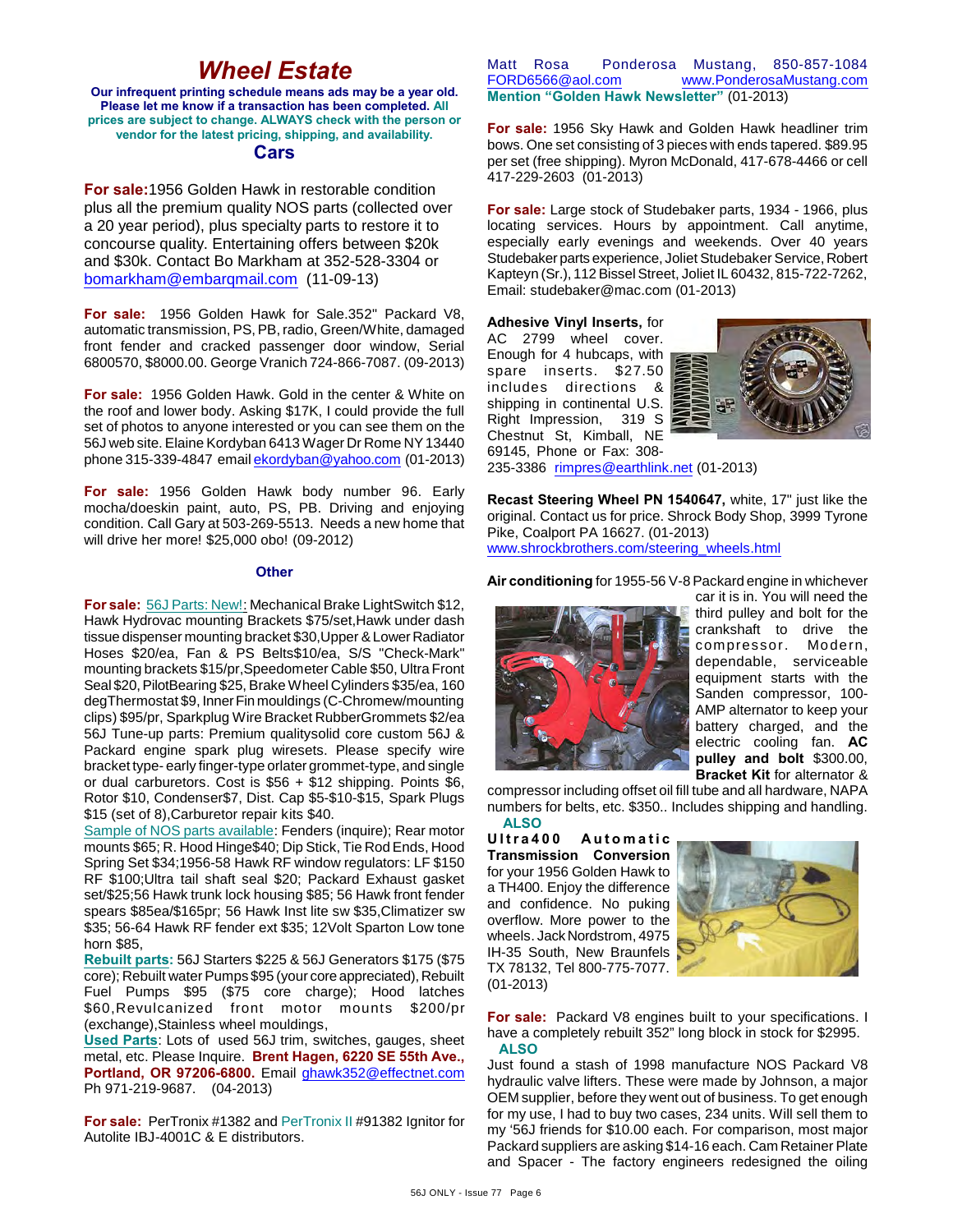system to ameliorate the lifter clatter problems. The second-design cam retainer plate and spacer has been remanufactured in A2 tool steel and is now available. Don't rebuild your Packard V8 without it. - \$75. Oldsmobile V8 Oil Pump Conversion Kit - \$210, Oldsmobile V8 Standard Duty Oil Pump and Pickup - \$100, Oldsmobile V8 High Volume Oil Pump and Pickup - \$150. Packard Engineering Oil Pump Relief Valve Dump Tube - \$25. Re-Manufactured Packard Oil Pump – Vacuum Pump replaced by a ½" cast iron bottom plate and triple the bearing area - \$350 and exchange of your pump. Neoprene Rear Main Seal - \$25. Reinforced Front Balance Damper and Neoprene Seal - \$100 and exchange of your damper. Rebuilt Water Pumps with improved seal and bearing. - \$100 and exchange of your pump. Send cashier's check, money order or PayPal to Jack Vines, 3227 E. 28th Avenue, Spokane, WA 99223 [PackardV8@comcast.net](mailto:PackardV8@comcast.net) Packard V8 Limited. 509-535-8610. (01-2013)

**For sale:** New Radio Dial Glass for 1956-57 Studebaker Delco radios, including 56J's. Accurate reproduction dial glass, just like original, \$25 + \$4 shipping. Rebuilt Packard water pumps for sale \$95, plus \$11.00 for shipping, (your core is appreciated). ALSO: Tachometers & Tachometer Sending Units: I can repair most of these. I also rebuild sending unit to tachometer interconnect cables. Transmission Puke kit-II: Stop fluid from belching out of dip stick tube on start up. \$5 ppd. Brent Hagen, 6220 SE 55th Ave, Portland OR 97206-6800, phone 503-771-0604 Email [ghawk352@effectnet.com](mailto:ghawk352@effectnet.com) [www.1956goldenhawk.com/hagen](http://www.1956goldenhawk.com/hagen) (01-2013)

**For sale:** AC-2754 Exhaust extension. Originally available on 1956 Hawks and station wagons. Chrome finish. Dresses up tailpipe and prevents gasses from marring car finish. ea. 1-104 Oil Filter Decal. 1-083 Valve Cover Decal (2 required). For prices, shipping fees, and availability, Studebaker International, 97 North 150 West, Greenfield IN 46140-8562, 317-462-3124, FAX 317-462-8891, Website: www.studebaker-intl.com Email: jim@studebaker-intl.com (01-2013)

**For sale:** 1956 Hawk Taillight Lenses #1312681 reproduction, excellent quality. 1540137 Wiper Switch Reproduction. 1540135 Headlamp switch reproduction. Other parts as well at http://www.StudebakerParts.com Chuck Collins, 2410 W. Freeway Ln., Phoenix AZ 85021 602-995-5311, chuck@studebakerparts.com (01-2013)

**For sale:** New, reproduction Fuel Tank Sending Units are available from KM Lifestyle, 12 Jacques Street Worcester, MA, 01603. Call (508)792-9500 Monday - Friday 9AM - 5PM (EST) for prices or visit their web site at: http://www.mykmlifestyle.com/ (01-2013)



**For sale:** Many used 56 J Parts, Hawk doors and rear quarters, Packard V-8s, 3spd overdrive setups, Power steering pumps. Call for needs. Many Studebaker Parts Available. K Body Window Flipper Restoration Services, Stainless steel straightening, polishing. Very Good 56 Golden Hawk Hood. Dwayne Jacobson, 2620 Lake View Dr, Junction City, WI 54443. Phone 715-572-7292 email[studebaker56j@mac.com](mailto:studebaker56j@mac.com) (11-2011)

## **56J Club Items**

*All Proceeds Help Maintain the Register Some Items are free to view or download on our web site or can also be ordered on-line*

\$38.00 **1956 Studebaker Golden Hawk Parts Catalog.** 320 pages. Includes specifications, part numbers, illustrations, indexes, utility items, and accessory codes, and a list of service bulletins (add \$15.00 foreign S/H).

**1956 Studebaker Golden Hawk Authenticity Guide.** Documents most of the quirks with 30 color photos and all decals shown. Divided into sections covering the engine, exterior, interior, trunk, paint and accessories (add \$13.00 foreign S/H)



**DVD and CD Items** PDF format, viewable with Adobe® Acrobat® Reader (included).



**1956 Studebaker Passenger Car Manuals on DVD. (Not for TV DVD player)** Contains the files that are on all three CDs plus the 1955-58 Chassis Parts Manual, 1953-58 Body Parts Manual, 1956-57 Shop Manual, and the 1958 Shop Manual Supplement **\$20.00** 

**1956 Golden Hawk Restorers Guide on DVD** Contains a video version of the Authenticity Guide with many new items discussed. **\$20.00** 

**1956 Studebaker GH Manuals on CD** Parts Catalog, Authenticity Guide, Owners Manual, Accessories Catalog, and Warner Overdrive Manual. **\$11.00** 

**56J ONLY Newsletters on CD** Contains all the back issues of 56J Only in .PDF format. **\$11.00**

**1956 Studebaker GH Production Orders CD** All 4073 Production Orders for 1956 Golden Hawks, produced directly from our data base. **\$11.00**

**Copy of the Original Production Order** for your car. Directly from microfilm, Send serial number. **\$12.00**

| \$ 3.00 |
|---------|
| \$4.00  |
| \$3.00  |
| \$1.50  |
| \$3.00  |
|         |
|         |



*Make Checks Payable to Frank Ambrogio. Scan the QR Code with your mobile device to go to our web site.*